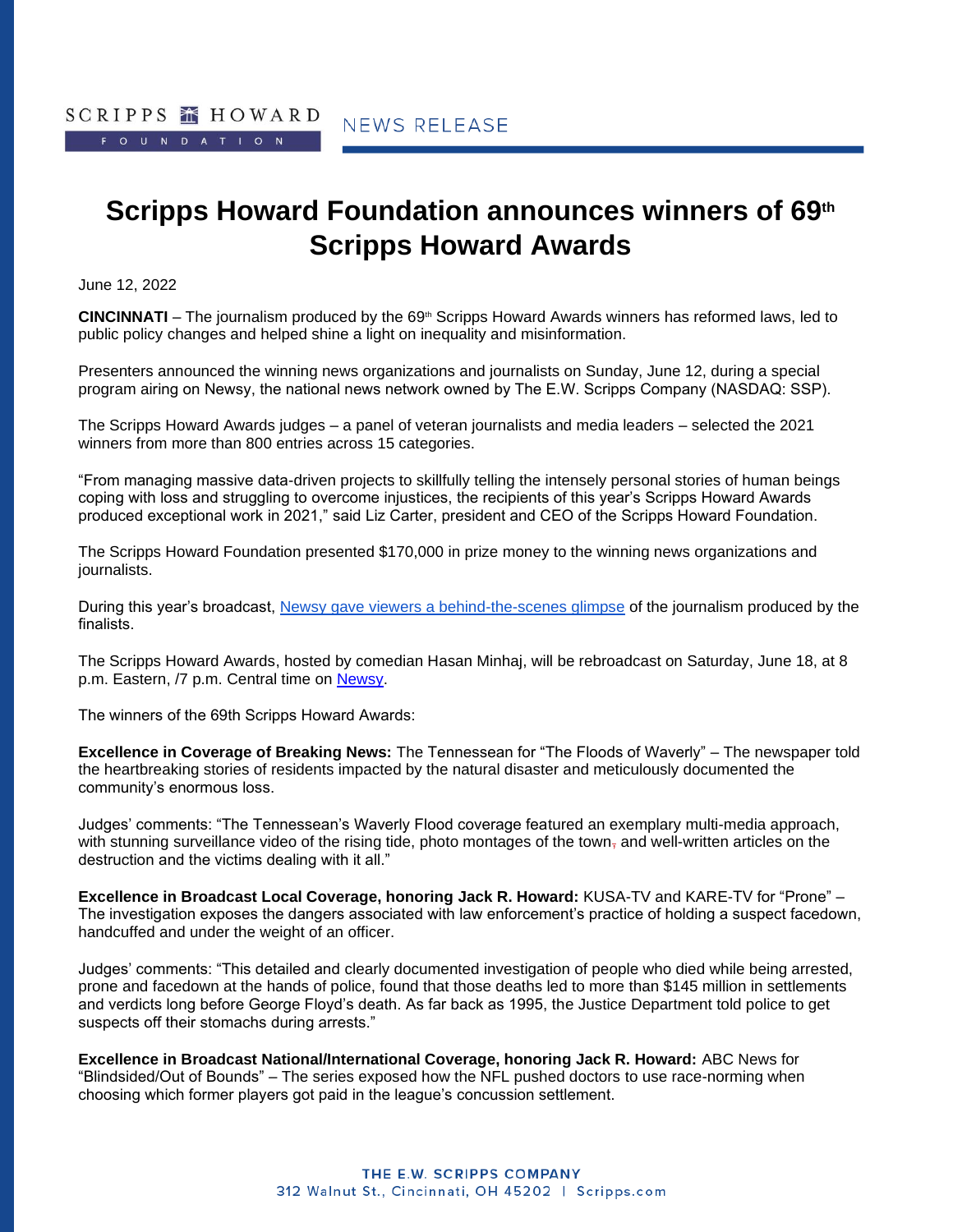### SCRIPPS **MENOWARD** FOUNDATION

**NEWS RELEASE** 

Judges' comments: "This powerful series of investigative reports showed a vision and commitment of time and resources. It's an example of reporting that leads to significant change with generational impact. The issue of using race-norming is outrageous and maddening, but reporting like this could help end such practices. We hope the families impacted will finally get the help they deserve. Extraordinary work."

**Excellence in Business/Financial Reporting:** ProPublica for "The Secret IRS Files" – The series ignited a worldwide debate about wealth and inequality.

Judges' comments: "If you were not outraged by the U.S. tax system before reading this series, you will be when you are done. This kind of courageous and compelling reporting has sparked more than dinner conversations. It has sparked a national conversation about potential changes in the law."

**Excellence in Environmental Reporting, honoring Edward W. "Ted" Scripps II:** ProPublica, The Texas Tribune and Mountain State Spotlight for "Sacrifice Zones: Mapping Cancer-Causing Industrial Air Pollution" – The data analysis countered years of assurances from environmental regulators and corporate spokespeople that the air being emitted into nearby neighborhoods was safe to breathe.

Judges' comments: "This long and deep investigation makes existing data on air pollution much more useful by allowing people for the first time to focus on their own backyards. The team identified 1,000 hotspots of toxic air pollution and a nationwide pattern of environmental injustice, showing that the estimated level of cancer risk from industrial air pollution in majority-Black census tracts is more than double that of majority-white tracts. The reporters also discovered numerous errors in how companies document their pollution, including one case of a business actually over-reporting its pollution, a disclosure that illustrates the evenhandedness of the project. Citizen groups and other media organizations will long be using the data and mapping tools to help protect the people exposed to this pollution."

**Distinguished Service to the First Amendment, honoring Edward Willis Scripps**: The Arizona Republic for "Democracy in Doubt" – The investigation showed Arizona's so-called "audit" of ballots was partisan, incompetent and reckless in its conclusions.

Judges' comments: "This work is a display of the true watchdog function that the media is supposed to play. The Arizona Republic was the eyes and ears of the nation, not just Arizonans. This is what democracy looks like."

**Excellence in Human Interest Storytelling, honoring Ernie Pyle:** The Boston Globe for "Under the Wheel" – An investigation into what Boston police call "dynasty families."

Judges' comments: "Based on three years of correspondence with an inmate raised in a family devastated by decades of violence, (reporter Evan) Allen's haunting narrative in the Boston Globe raised complex questions about the painful legacies we all inherit and pass down, and the difficulty of escaping those patterns."

**Excellence in Innovation, honoring Roy W. Howard:** The Outlaw Ocean Project for "The Outlaw Ocean Music Project" – This trailblazing experiment aimed to solve one of the daunting puzzles for the future of journalism, how to reach and engage young people.

Judges' comments: "The groundbreaking and innovative approach uses various music genres to get the attention of younger and diverse audiences and draw them to the news stories. The collaboration between two kinds of storytellers – journalists and musicians – touched my soul and pulled at my spirit."

**Excellence in Local/Regional Investigative Reporting:** Miami Herald for "House of Cards" – The work covering the collapse of Champlain Towers South in Surfside, Fla., effectively demonstrated not only what happened, but why.

Judges' comments: "The Miami Herald's reporting on the collapse of the Champlain Towers was breathtaking -- in its presentation, in its depth and in its storytelling. The reconstruction of the collapse set a new standard for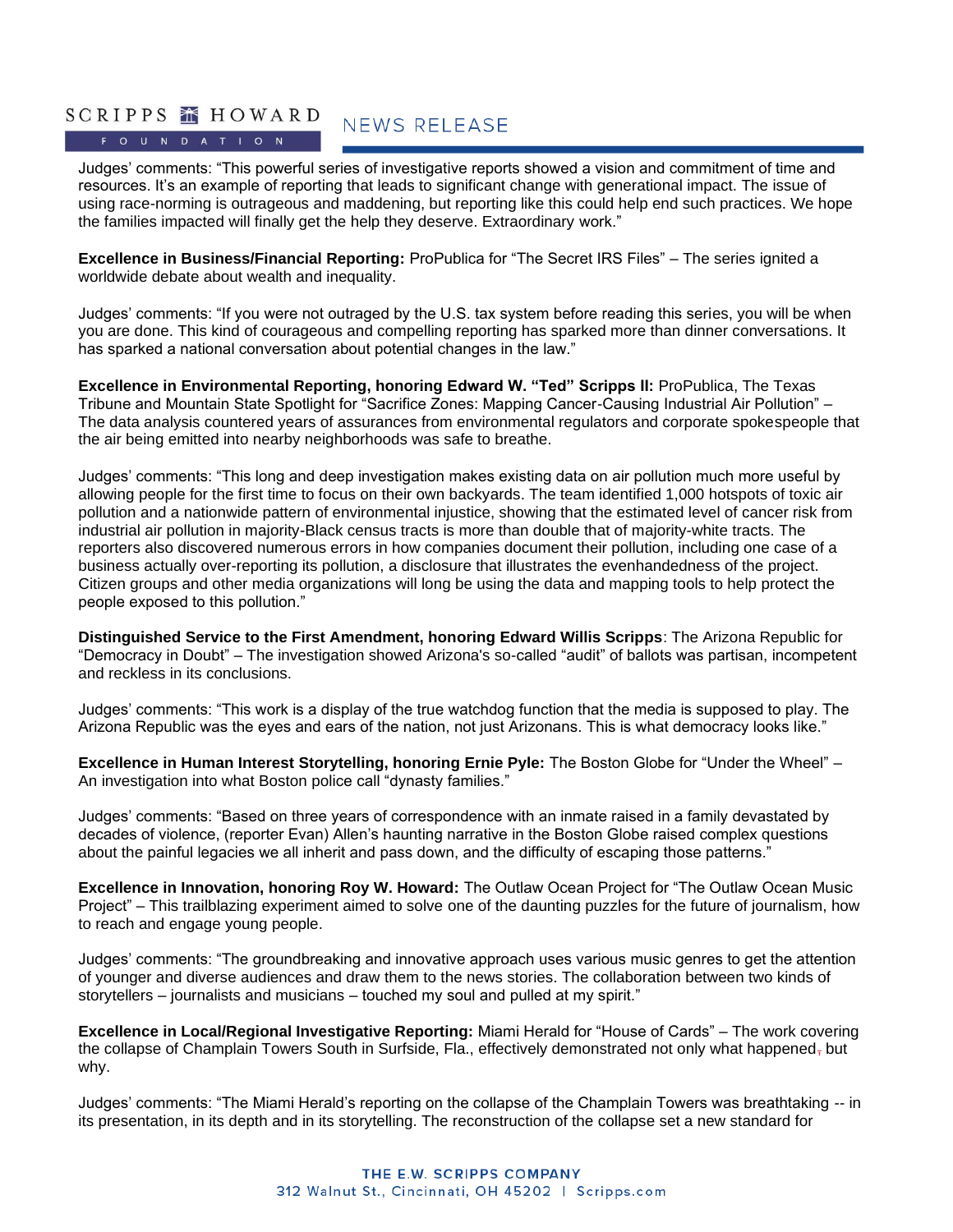## SCRIPPS **MENOWARD**

FOUNDATION

**NEWS RELEASE** 

showing AND telling readers how 98 people lost their lives. The stories leading up to that dramatization laid a solid foundation based on documents, court cases and interviews with survivors and experts."

**Excellence in National/International Investigative Reporting, the Ursula and Gilbert Farfel Prize:** ICIJ, The Washington Post and media partners for "Pandora Papers" – The global investigation involved more than 600 journalists at more than 140 news outlets in 117 countries. It prompted 20 investigations, toppled multiple governments around the world, and led to anti-money laundering reform in the U.S.

Judges' comments: "The mammoth undertaking has been widely hailed as the largest journalistic collaboration in history. Its revelations had a global impact. Several governments were brought down. The disclosures prompted at least 20 official investigations. The scope, complexity and impact of the Pandora Papers is breathtaking."

**Excellence in Multimedia Journalism:** Frontline (PBS) for "Un(re)solved" – The multimedia experience includes a serialized podcast, augmented-reality installation and documentary.

Judges' comments: "Frontline's 'Un(re)solved' project tells the story of the nation's efforts to address a legacy of racist killings. It combines impactful audio, still imagery, illustrations and a visually amazing interactive design to draw users into what is a deeply reported narrative. This powerful project blew us away."

**Excellence in Opinion Writing:** City Hall Columnist Heather Knight for the San Francisco Chronicle – Her columns have forced Bay Area public officials to act on such important issues as rampant drug abuse, homelessness, affordable housing and school board malfeasance.

Judges' comments: "Heather Knight combines powerful prose with in-depth reporting and forceful viewpoints to challenge the city she loves to do and be better. She provides startling statistics but humanizes the issues through the people she profiles. A good columnist connects with her community. Knight does that -- and more."

**Excellence in Radio/Podcast Coverage, honoring Jack R. Howard:** NBC News for "Southlake" – The sixepisode narrative podcast tells the personal stories of teenagers and their parents' experience with racism, homophobia and marginalization. Southlake's controversy is a piece of the bigger story of the nationwide debates over critical race theory in schools following the 2020 murder of George Floyd.

Judges' comments: "Episode by episode, journalists Antonia Hylton and Mike Hixenbaugh peel back layers of the Southlake community to reveal the emotions around how to teach about race and religion. Southlake doesn't hide the uncomfortable or confrontational moments and is an important part of understanding current debates in school board elections across the country."

**Excellence in Visual Journalism:** The Associated Press for "The Cost of War" – A definitive account of the destructive 11-day war between Hamas and Israel. 

Judges' comments: "The strength of the story lies in the collaboration. AP Journalists from many different disciplines and time zones worked together to give important context to the impact of the ongoing war on the residents of Gaza. A strong narrative focus on the Nassir family, coupled with moving images by Felipe Dana, sit alongside informative graphics and 3D animations to make The Cost of War an example of what can be achieved through an impressive newsroom effort."

**Impact Award:** ICIJ, The Washington Post and media partners for "Pandora Papers" – The massive, data-driven investigation was deemed to have had the greatest impact from the list of 2021 winners. "Pandora Papers" enlightened the globe on how people in powerful positions wield money and power in a way that threatens the survival of fragile democracies. As a result of the investigation, world leaders have been held accountable and voted out of office, governments have collapsed, investigations were launched and money laundering laws have been reformed.

Finalists for the Impact Award: Los Angeles Times – "Extreme Heat's Deadly Toll"; ProPublica, The Texas Tribune and Mountain State Spotlight – "Sacrifice Zones: Mapping Cancer-Causing Industrial Air Pollution"